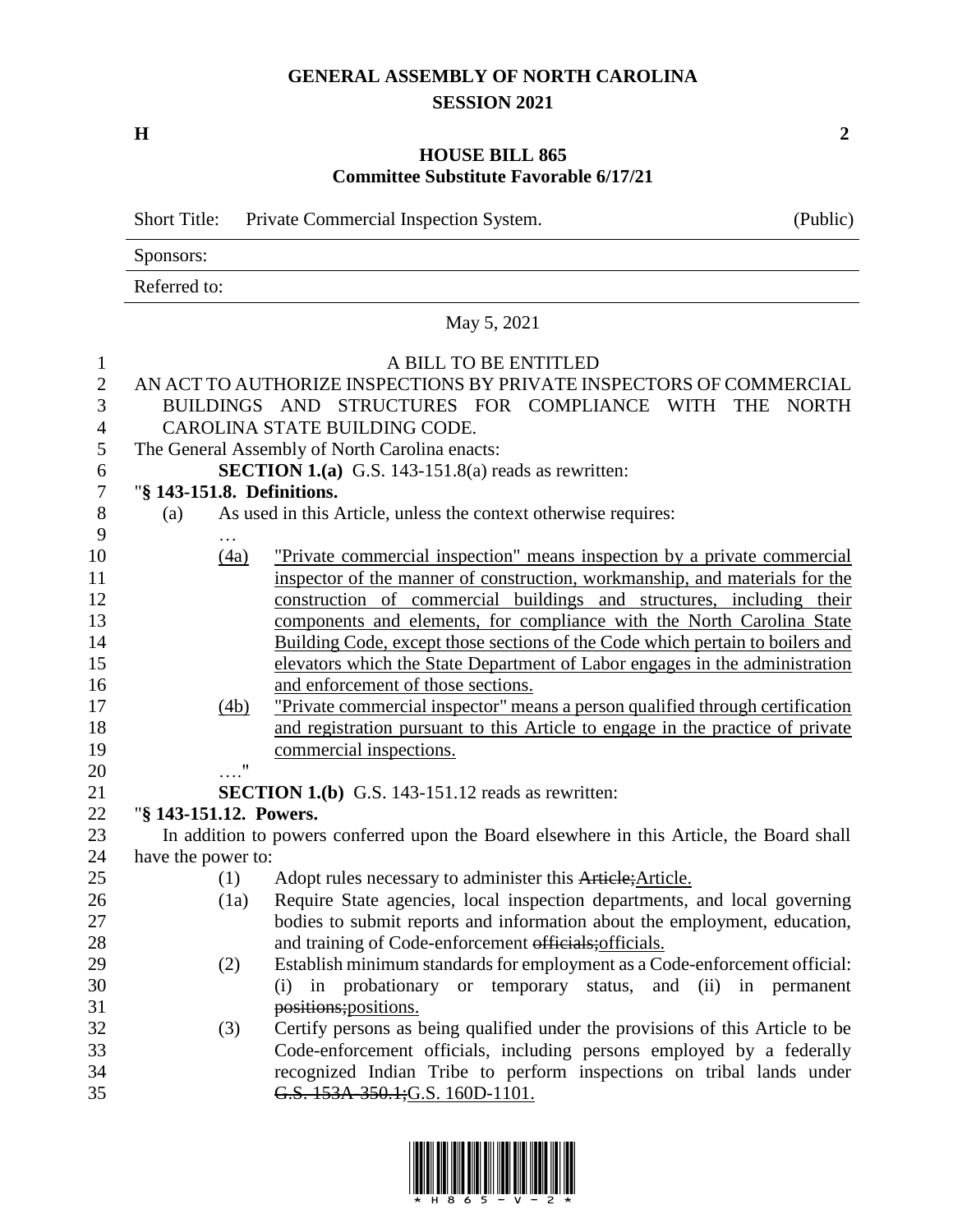|                         | <b>General Assembly Of North Carolina</b>                                                                                 | <b>Session 2021</b> |
|-------------------------|---------------------------------------------------------------------------------------------------------------------------|---------------------|
| (3a)                    | Certify and register persons as being qualified under the provisions of this                                              |                     |
|                         | Article to be private commercial inspectors for the purposes of conducting                                                |                     |
|                         | private commercial inspections.                                                                                           |                     |
| (4)                     | Consult and cooperate with counties, municipalities, agencies of this State,                                              |                     |
|                         | other governmental agencies, and with universities, colleges, junior colleges,                                            |                     |
|                         | community colleges and other institutions concerning the development of                                                   |                     |
|                         |                                                                                                                           |                     |
|                         | Code-enforcement or private commercial inspector training schools and<br>programs or courses of instruction; instruction. |                     |
|                         |                                                                                                                           |                     |
| (5)                     | Establish minimum standards and levels of education or equivalent experience                                              |                     |
|                         | for all Code-enforcement or private commercial inspector instructors, teachers                                            |                     |
|                         | or professors; professors.                                                                                                |                     |
| (5a)                    | Ensure that the minimum standards for and education of private commercial                                                 |                     |
|                         | inspectors include specific instruction on the duties and responsibilities                                                |                     |
|                         | imposed by law on a private commercial inspector.                                                                         |                     |
| (6)                     | Conduct and encourage research by public and private agencies which shall                                                 |                     |
|                         | be designed to improve education and training in the administration of Code                                               |                     |
|                         | enforcement; enforcement or private commercial inspection.                                                                |                     |
| (7)                     | Adopt and amend bylaws, consistent with law, for its internal management                                                  |                     |
|                         | and control; appoint such advisory committees as it may deem necessary; and                                               |                     |
|                         | enter into contracts and do such other things as may be necessary and                                                     |                     |
|                         | incidental to the exercise of its authority pursuant to this Article; and, Article.                                       |                     |
| (8)                     | Make recommendations concerning any matters within its purview pursuant                                                   |                     |
|                         | to this Article; [and] Article.                                                                                           |                     |
| (9)                     | Establish within the Department of Insurance a marketplace pool of qualified                                              |                     |
|                         | Code-enforcement officials available for the following purposes:                                                          |                     |
|                         | When requested by the Insurance Commissioner, to assist in the<br>a.                                                      |                     |
|                         | discharge of the Commissioner's duty under G.S. 143-139 to                                                                |                     |
|                         | supervise, administer, and enforce the North Carolina State Building<br>Code.                                             |                     |
|                         |                                                                                                                           |                     |
|                         | When requested by local inspection departments, to assist in Code<br>$\mathbf b$ .                                        |                     |
|                         | enforcement."<br><b>SECTION 1.(c)</b> G.S. 143-151.14 reads as rewritten:                                                 |                     |
| "§ 143-151.14. Comity.  |                                                                                                                           |                     |
|                         |                                                                                                                           |                     |
| .<br>$\left( a1\right)$ | The Board may, without requiring an examination, grant a standard private                                                 |                     |
|                         | commercial inspector certificate as a qualified private commercial inspector for a particular type                        |                     |
|                         | of position and level to any person who, at the time of application, is certified as a qualified                          |                     |
|                         | Code-enforcement official or, as the equivalent of a private commercial inspector, in good                                |                     |
|                         | standing by a similar board of another state, district, or territory where standards are acceptable                       |                     |
|                         | to the Board and not lower than those required by this Article for a similar type of position and                         |                     |
|                         | level in this State. Any Code-enforcement official granted a certificate under this section and                           |                     |
|                         | registered under G.S. 143-151.19A may, unless prohibited by the terms of their employment as                              |                     |
|                         | a Code-enforcement official, engage in the practice of private commercial inspection throughout                           |                     |
| the State.              |                                                                                                                           |                     |
|                         |                                                                                                                           |                     |
| .<br>(b1)               | The Board may, without requiring an examination, grant a standard private                                                 |                     |
|                         | commercial inspector certificate as a qualified private commercial inspector for a particular type                        |                     |
|                         | of position and level to any person who, at the time of application, is certified as a qualified                          |                     |
|                         | Code-enforcement official or, as the equivalent of a private commercial inspector, in good                                |                     |
|                         | standing by the International Code Council where standards and examination are acceptable to                              |                     |
|                         |                                                                                                                           |                     |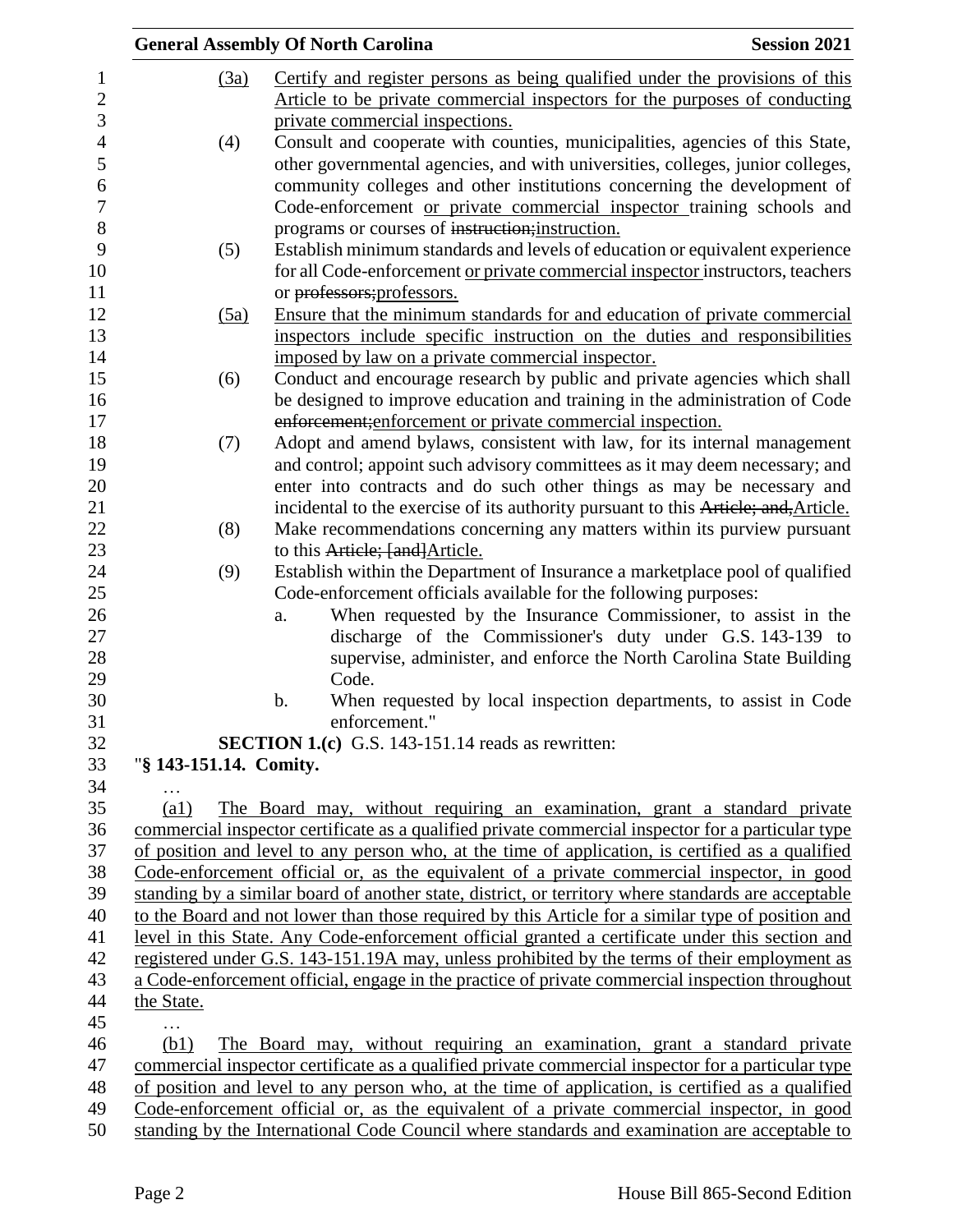| <b>General Assembly Of North Carolina</b>                                                                                            | <b>Session 2021</b> |
|--------------------------------------------------------------------------------------------------------------------------------------|---------------------|
| the Board and not lower than those required by this Article for a type of position and level in this                                 |                     |
| State.                                                                                                                               |                     |
| The certificates granted under subsections $(a)$ and $(b)$ $(a)$ , $(a)$ , $(b)$ , and $(b)$ of this<br>(c)                          |                     |
| section shall expire after three years unless within that time period the holder completes a short                                   |                     |
| course, as prescribed by the Board, relating to the State Building Code regulations and                                              |                     |
| Code-enforcement administration.                                                                                                     |                     |
| $\ldots$ "                                                                                                                           |                     |
| <b>SECTION 1.(d)</b> Article 9C of Chapter 143 of the General Statutes is amended by                                                 |                     |
| adding a new section to read:                                                                                                        |                     |
| "§ 143-151.14A. Required standards and certificates for private commercial inspectors.                                               |                     |
| No person shall engage in private commercial inspection under this Article unless that<br>(a)                                        |                     |
| person possesses one of the following types of private commercial inspector certificates,                                            |                     |
| currently valid, issued by the Board attesting to that person's qualifications to engage in private                                  |                     |
| commercial inspection: (i) a standard private commercial inspector certificate or (ii) a limited                                     |                     |
| private commercial inspector certificate provided for in subsection (c) of this section. To obtain                                   |                     |
| a standard private commercial inspector certificate, a person must pass an examination, as                                           |                     |
| prescribed by the Board or by a contracting party under G.S. 143-151.16(d), that is based on the                                     |                     |
| North Carolina State Building Code and administrative procedures required for Code                                                   |                     |
| enforcement or private commercial inspection. The Board may issue a standard private                                                 |                     |
| commercial inspector certificate of qualification to each person who successfully completes the                                      |                     |
| examination. The private commercial inspector certificate authorizes that person, upon                                               |                     |
| registration as provided in G.S. 143-151.19A, to engage in private commercial inspection and to                                      |                     |
| practice as a qualified private commercial inspector in North Carolina. The private commercial                                       |                     |
| inspector certificate of qualification shall bear the signatures of the chairman and secretary of the                                |                     |
| Board.                                                                                                                               |                     |
| The Board shall issue one or more standard private commercial inspector certificates<br>(b)                                          |                     |
| to each private commercial inspector demonstrating the qualifications set forth in subsection (c)                                    |                     |
| of this section. Standard private commercial inspector certificates are available for each of the                                    |                     |
| following types of qualified private commercial inspectors:                                                                          |                     |
| Building inspector.<br>(1)                                                                                                           |                     |
| Electrical inspector.<br>(2)                                                                                                         |                     |
| Mechanical inspector.<br><u>(3)</u>                                                                                                  |                     |
| (4)<br>Plumbing inspector.                                                                                                           |                     |
| Fire inspector.<br>(5)                                                                                                               |                     |
| The holder of a standard private commercial inspector certificate may only conduct<br>(c)                                            |                     |
| private commercial inspections within the inspection area and level described upon the certificate                                   |                     |
| issued by the Board; however, for any area in which the private commercial inspector is not                                          |                     |
| certified, that private commercial inspector may contract with a private commercial inspector                                        |                     |
| who is certified in that area to conduct the necessary inspection. A private commercial inspector                                    |                     |
| may qualify and hold one or more private commercial inspector certificates. These private                                            |                     |
| commercial inspector certificates may be for different levels in different types of positions as                                     |                     |
| defined in this section and in rules adopted by the Board.                                                                           |                     |
| A private commercial inspector holding a certificate indicating a specified level of<br>(d)                                          |                     |
| proficiency in a particular type of position may conduct a private commercial inspection calling                                     |                     |
| for that type of qualification anywhere in the State. With respect to all types of private                                           |                     |
| commercial inspectors, those with Level I, Level II, or Level III certificates shall be qualified to                                 |                     |
| inspect and approve only those types and sizes of commercial buildings and structures as<br>specified in rules adopted by the Board. |                     |
| A private commercial inspector holding a limited private commercial inspector<br>(e)                                                 |                     |
| certificate may conduct a private commercial inspection requiring a higher level private                                             |                     |
|                                                                                                                                      |                     |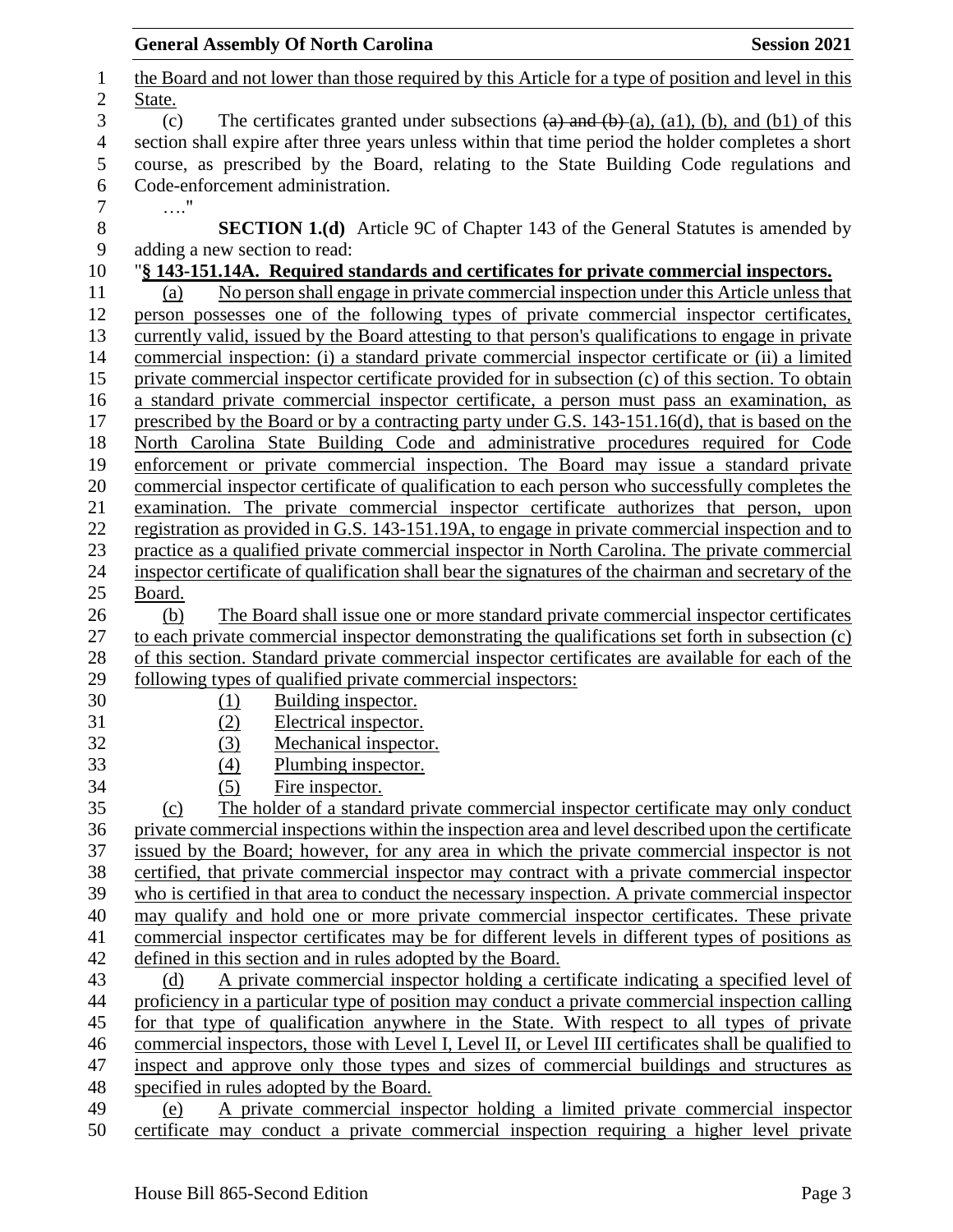|                |                               | <b>General Assembly Of North Carolina</b>                                                              | <b>Session 2021</b> |
|----------------|-------------------------------|--------------------------------------------------------------------------------------------------------|---------------------|
| 1              |                               | commercial inspector certificate only upon issuance by the Board of a standard private                 |                     |
| $\overline{2}$ |                               | commercial inspector certificate appropriate for that higher level private commercial inspection.      |                     |
| 3              | (f)                           | Notwithstanding subsection (a) of this section, the Board shall, without requiring an                  |                     |
| $\overline{4}$ |                               | examination, issue a standard private commercial inspector certificate to all of the following:        |                     |
| 5              | (1)                           | Any person who is currently certified as a Code-enforcement official under                             |                     |
| 6              |                               | this Article.                                                                                          |                     |
| $\overline{7}$ | (2)                           | An architect licensed under Chapter 83A of the General Statutes.                                       |                     |
| 8              | (3)                           | An engineer licensed under Chapter 89C of the General Statutes.                                        |                     |
| 9              | (g)                           | The private commercial inspector certificate issued to an architect or engineer under                  |                     |
| 10             |                               | subsection (f) of this section shall be without regard to levels and shall authorize that architect or |                     |
| 11             |                               | engineer to conduct any commercial inspection except a final fire inspection."                         |                     |
| 12             |                               | <b>SECTION 1.(e)</b> Article 9C of Chapter 143 of the General Statutes is amended by                   |                     |
| 13             | adding a new section to read: |                                                                                                        |                     |
| 14             |                               | "§ 143-151.14B. Professional development program for private commercial inspectors.                    |                     |
| 15             | (a)                           | The Board may establish professional development requirements for private                              |                     |
| 16             |                               | commercial inspectors as a condition of the renewal or reactivation of their certificates. The         |                     |
| 17             |                               | purposes of these professional development requirements are to assist private commercial               |                     |
| 18             |                               | inspectors in maintaining professional competence in their inspections and to assure the health,       |                     |
| 19             |                               | safety, and welfare of the citizens of North Carolina. A private commercial inspector subject to       |                     |
| 20             |                               | this section shall present evidence to the Board at each certificate renewal after initial             |                     |
| 21             |                               | certification, that during the 12 months before the certificate expiration date, the private           |                     |
| 22             |                               | commercial inspector has completed the required number of credit hours in courses approved by          |                     |
| 23             |                               | the Board. Annual continuing education hour requirements shall be determined by the Board but          |                     |
| 24             |                               | shall not be more than six credit hours. For licensed architects and engineers issued a standard       |                     |
| 25             |                               | private commercial inspector certificate under G.S. 143-151.14A, the Board shall develop a             |                     |
| 26             |                               | continuing education program providing that two of the required six hours of annual continuing         |                     |
| 27             |                               | education be in subjects specific to each of those individual professions.                             |                     |
| 28             | (b)                           | The Board may require an individual who earns a certificate under programs                             |                     |
| 29             |                               | established in G.S. 143-151.14A to complete professional development courses, not to exceed            |                     |
| 30             |                               | six hours in each technical area of certification, within one year after that individual is first      |                     |
| 31             |                               | employed as a private commercial inspector or engages in private commercial inspection.                |                     |
| 32             | (c)                           | As a condition of reactivating a standard or limited certificate, the Board may require                |                     |
| 33             |                               | the completion of professional development courses within one year after reemployment as a             |                     |
| 34             |                               | private commercial inspector as follows:                                                               |                     |
| 35             | (1)                           | An individual who has been on inactive status for more than two years and                              |                     |
| 36             |                               | who has not been continuously employed by a city or county inspection                                  |                     |
| 37             |                               | department, private commercial inspector, or engaged in the business of                                |                     |
| 38             |                               | private commercial inspections, during the period of inactive status shall                             |                     |
| 39             |                               | complete professional development courses not to exceed six hours for each                             |                     |
| 40             |                               | technical area in which the individual is certified.                                                   |                     |
| 41             | (2)                           | An individual who has been on inactive status for more than two years and                              |                     |
| 42             |                               | who has been continuously employed by a city or county inspection                                      |                     |
| 43             |                               | department, private commercial inspector, or engaged in the business of                                |                     |
| 44             |                               | private commercial inspections, during the period of inactive status shall                             |                     |
| 45             |                               | complete professional development courses not to exceed three hours for each                           |                     |
| 46             |                               | technical area in which the individual is certified.                                                   |                     |
| 47             | (3)                           | An individual who has been on inactive status for two years or less shall                              |                     |
| 48             |                               | complete professional development courses not to exceed two hours for each                             |                     |
| 49             |                               | technical area in which the individual is certified.                                                   |                     |
| 50             | (d)                           | The Board may, for good cause shown, grant extensions of time to private commercial                    |                     |
| 51             |                               | inspectors to comply with these requirements. A private commercial inspector who, after                |                     |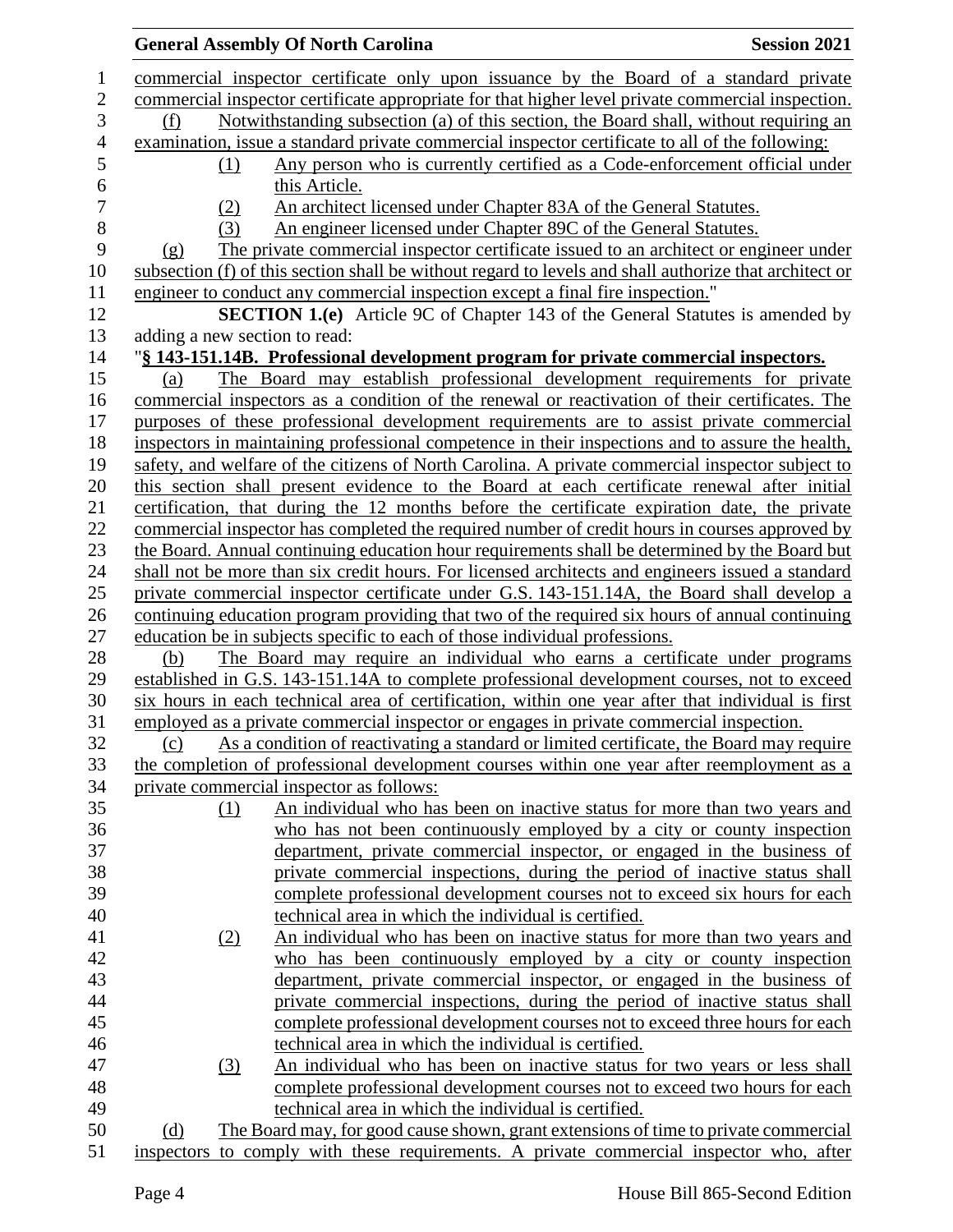|     |     | <b>General Assembly Of North Carolina</b>                                                            | <b>Session 2021</b> |
|-----|-----|------------------------------------------------------------------------------------------------------|---------------------|
|     |     | obtaining an extension under this subsection, offers evidence satisfactory to the Board that the     |                     |
|     |     | private commercial inspector has satisfactorily completed the required professional development      |                     |
|     |     | courses is in compliance with this section.                                                          |                     |
| (e) |     | The Board may adopt rules to implement this section, including rules that govern:                    |                     |
|     | (1) | The content and subject matter of professional development courses.                                  |                     |
|     | (2) | The criteria, standards, and procedures for the approval of courses, course                          |                     |
|     |     | sponsors, and course instructors.                                                                    |                     |
|     | (3) | The methods of instruction.                                                                          |                     |
|     | (4) | The computation of course credit.                                                                    |                     |
|     | (5) | The ability to carry forward course credit from one year to another.                                 |                     |
|     | (6) | The waiver of or variance from the professional development required for                             |                     |
|     |     | hardship or other reasons.                                                                           |                     |
|     | (7) | The procedures for compliance and sanctions for noncompliance."                                      |                     |
|     |     | <b>SECTION 1.(f)</b> G.S. 143-151.15 reads as rewritten:                                             |                     |
|     |     | "§ 143-151.15. Return of certificate to Board; reissuance by Board.                                  |                     |
| (a) |     | A certificate issued by the Board under this Article is valid as long as the person                  |                     |
|     |     | certified is employed by any of the following:                                                       |                     |
|     | (1) | Employed by the State of North Carolina or any political subdivision thereof                         |                     |
|     |     | as a Code-enforcement official, or is employed official.                                             |                     |
|     | (2) | Employed by a federally recognized Indian Tribe to perform inspections on                            |                     |
|     |     | tribal lands under G.S. 153A-350.1-G.S. 160D-1101 as a Code-enforcement                              |                     |
|     |     | official.                                                                                            |                     |
|     | (3) | Employed by a private commercial inspector.                                                          |                     |
|     | (4) | Is self-employed as a private commercial inspector.                                                  |                     |
| (b) |     | When the person certified leaves that employment described under subsection (a) of                   |                     |
|     |     | this section for any reason, he that person shall return the certificate to the Board. If the person |                     |
|     |     | subsequently obtains employment as a Code-enforcement official in any governmental                   |                     |
|     |     | jurisdiction described above, described under subsection (a) of this section, the Board may          |                     |
|     |     | reissue the certificate to him. that person.                                                         |                     |
| (c) |     | The provisions of G.S. 143-151.16(b) relating to renewal fees and late renewals shall                |                     |
|     |     | apply, if appropriate. The provisions of G.S. 143-151.16(c) shall not apply. This section does not   |                     |
|     |     | affect the Board's powers under G.S. 143-151.17."                                                    |                     |
|     |     | <b>SECTION 1.(g)</b> G.S. 143-151.16 reads as rewritten:                                             |                     |
|     |     | "§ 143-151.16. Certification fees; renewal of certificates; examination fees.                        |                     |
| (a) |     | The Board shall establish a schedule of fees to be paid by each applicant for                        |                     |
|     |     | certification as a qualified Code-enforcement official. official or as a private commercial          |                     |
|     |     | inspector. Such fee shall not exceed twenty dollars (\$20.00) for each applicant.                    |                     |
| (b) |     | A certificate, other than a probationary certificate, as a qualified Code-enforcement                |                     |
|     |     | official or as a private commercial inspector, issued pursuant to the provisions of this Article     |                     |
|     |     | must be renewed annually on or before the first day of July. Each application for renewal must       |                     |
|     |     | be accompanied by a renewal fee to be determined by the Board, but not to exceed ten dollars         |                     |
|     |     | (\$10.00). The Board is authorized to charge an extra four dollar (\$4.00) late renewal fee for      |                     |
|     |     | renewals made after the first day of July each year.                                                 |                     |
| (c) |     | Any person who fails to renew his their certificate for a period of two consecutive                  |                     |
|     |     | years may be required by the Board to take and pass the same examination as unlicensed               |                     |
|     |     | applicants before allowing such person to renew his their certificate.                               |                     |
| (d) |     | The Board may contract with persons for the development and administration of the                    |                     |
|     |     | examinations required by G.S. $143-151.13(a)$ , G.S. $143-151.13(a)$ and G.S. $143-151.14A(a)$ for   |                     |
|     |     | course development related to the examinations, for review of a particular applicant's               |                     |
|     |     | examination, and for other related services. The person with whom the Board contracts may            |                     |
|     |     | charge applicants a reasonable fee for the costs associated with the development and                 |                     |
|     |     |                                                                                                      |                     |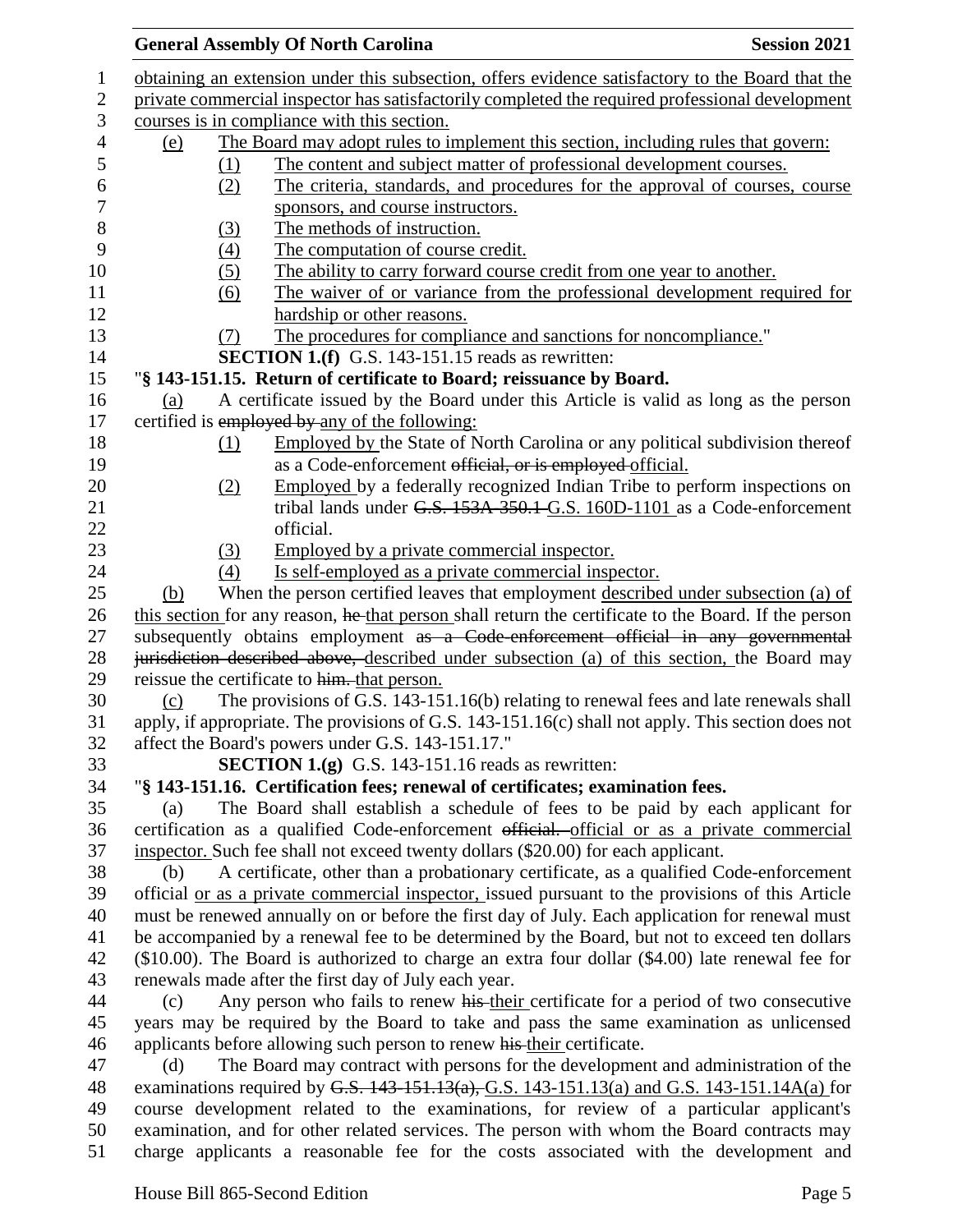#### **General Assembly Of North Carolina Session 2021**

 administration of the examinations, for course development related to the examinations, for review of the applicant's examinations, and for other related services. The fee shall be agreed to by the Board and the other contracting party. The amount of the fee under this subsection shall not exceed one hundred seventy-five dollars (\$175.00). Contracts for the development and administration of the examinations, for course development related to the examinations, and for review of examinations shall not be subject to Article 3, 3C, or 8 of Chapter 143 of the General Statutes or to Article 15 of Chapter 143B of the General Statutes. However, the Board shall: (i) submit all proposed contracts for supplies, materials, printing, equipment, and contractual services that exceed one million dollars (\$1,000,000) authorized by this subsection to the Attorney General or the Attorney General's designee for review as provided in G.S. 114-8.3; and (ii) include in all proposed contracts to be awarded by the Board under this subsection a standard clause which provides that the State Auditor and internal auditors of the Board may audit the records of the contractor during and after the term of the contract to verify accounts and data affecting fees and performance. The Board shall not award a cost plus percentage of cost agreement or contract for any purpose."

**SECTION 1.(h)** G.S. 143-151.17 reads as rewritten:

 "**§ 143-151.17. Grounds for disciplinary actions; investigation; administrative procedures.** …

 (a1) A private commercial inspector shall not inspect any property under this Article in which the inspector, or a person with whom the inspector has a close familial, business, or other associational relationship, has an ownership or direct financial interest. For purposes of this section, a "close familial relationship" means a spouse, parent, child, brother, sister, grandparent, or grandchild. The term includes the step, half, and in-law relationships.

24 (b) The Board may investigate the actions of any qualified Code-enforcement official official, private commercial inspector, or any applicant therefor, upon the verified complaint in writing of any person alleging a violation of subsection (a) of this section. The Board may suspend, revoke, or demote to a lower level any certificate of any qualified Code-enforcement official or private commercial inspector and refuse to grant a certificate to any applicant, whom it finds to have been guilty of one or more of the actions set out in subsection (a) as grounds for disciplinary action.

…

 (e) The provisions of this section shall apply to Code-enforcement officials officials, private commercial inspectors, and applicants who are employed or seek to be employed by a federally recognized Indian Tribe to perform inspections on tribal lands under G.S. 153A-350.1.G.S. 160D-1101."

# **SECTION 1.(i)** G.S. 143-151.18 reads as rewritten:

 "**§ 143-151.18. Violations; penalty; injunction.** On and after July 1, 1979, it shall be unlawful for any person to represent himself themselves

 as a qualified Code-enforcement official or private commercial inspector who does not hold a currently valid certificate of qualification issued by the Board. Further, it shall be unlawful for any person to practice Code enforcement or conduct private commercial inspections except as allowed by any currently valid certificate issued to that person by the Board. Any person violating any of the provisions of this Article shall be guilty of a Class 1 misdemeanor. The Board is authorized to apply to any judge of the superior court for an injunction in order to prevent any violation or threatened violation of the provisions of this Article."

**SECTION 1.(j)** G.S. 143-151.19 reads as rewritten:

- "**§ 143-151.19. Administration.**
- …

 (c) The Board shall keep current a record of the names and addresses of all qualified Code-enforcement officials and private commercial inspectors and any additional personal data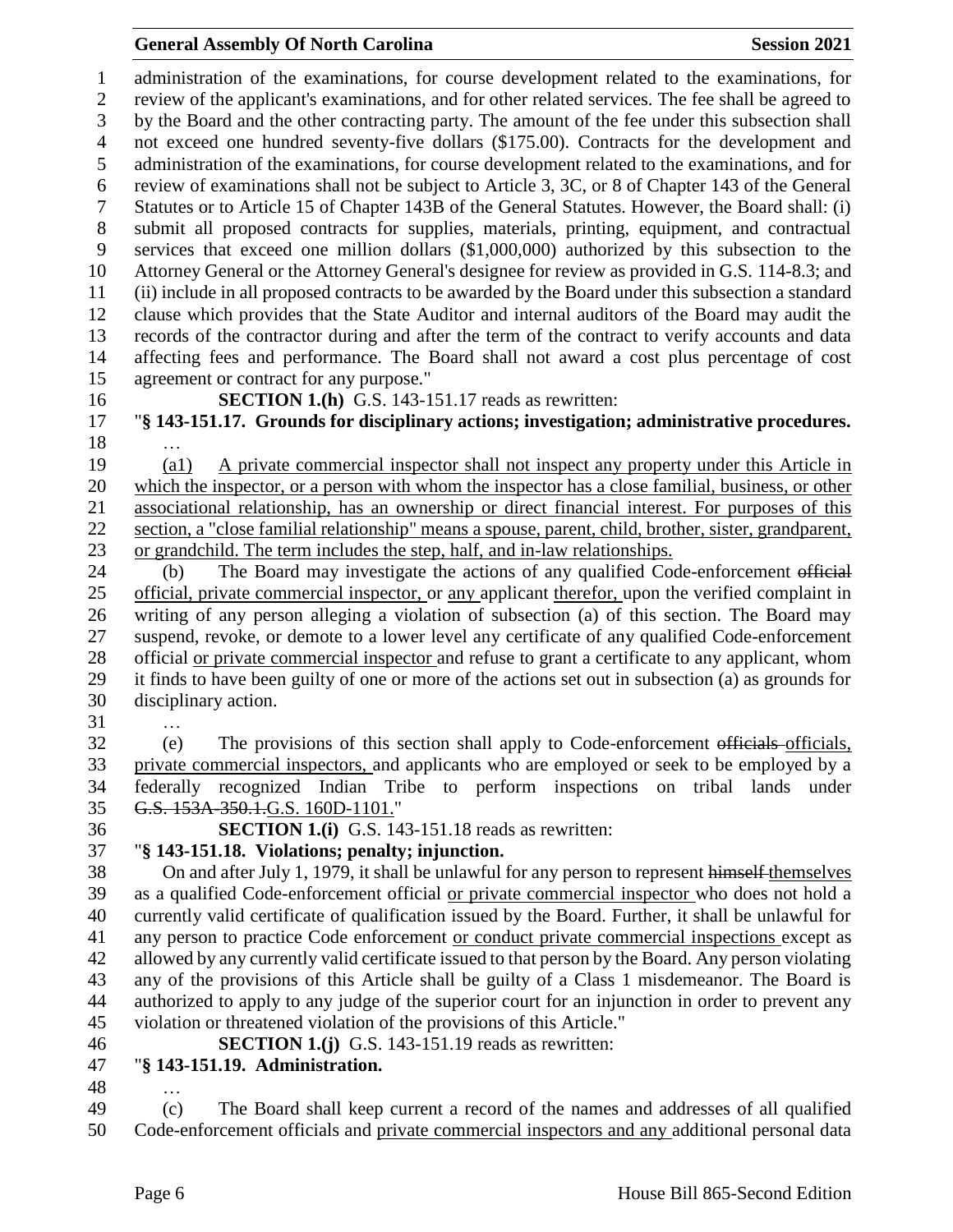|                | <b>General Assembly Of North Carolina</b><br><b>Session 2021</b>                                      |
|----------------|-------------------------------------------------------------------------------------------------------|
| $\mathbf{1}$   | as the Board deems necessary. The Board annually shall publish a list of all currently certified      |
| $\mathbf{2}$   | Code-enforcement officials.officials and private commercial inspectors.                               |
| 3              |                                                                                                       |
| $\overline{4}$ | (e)<br>The Board shall issue a duplicate certificate to practice as a qualified                       |
| 5              | Code-enforcement official <u>or private commercial inspector</u> in place of one which has been lost, |
| 6              | destroyed, or mutilated upon proper application and payment of a fee to be determined by the          |
| $\tau$         | Board."                                                                                               |
| 8              | <b>SECTION 1.(k)</b> Article 9C of Chapter 143 of the General Statutes is amended by                  |
| $\mathbf{9}$   | adding a new section to read:                                                                         |
| 10             | "§ 143-151.19A. Registration of private commercial inspectors; inspection procedure plan;             |
| 11             | qualified private commercial inspector designation.                                                   |
| 12             | No person shall engage in private commercial inspection unless that person is first<br>(a)            |
| 13             | registered with the Board. To be registered, a person must submit an application for registration     |
| 14             | on a form provided by the Board that includes:                                                        |
| 15             | Proof of certification pursuant to this Article.<br>(1)                                               |
| 16             | An inspection procedure plan that includes all of the following:<br>(2)                               |
| 17             | A statement as to whether the person intends to conduct private<br>a.                                 |
| 18             | commercial inspections in all of the areas in which the person holds a                                |
| 19             | certificate issued under G.S. 143-151.14A.                                                            |
| 20             | For any areas in which the person is not certified under<br><u>b.</u>                                 |
| 21             | G.S. 143-151.14A, a statement as to how that person intends to fulfill                                |
| 22             | contractual obligations to conduct private commercial inspections in                                  |
| 23             | those areas for which the person is not certified.                                                    |
| 24             | A statement as to the person's experience level in each of the areas in<br>$\underline{c}$ .          |
| 25             | which that person holds a certificate issued under G.S. 143-151.14A.                                  |
| 26             | Any other information required by the Board.<br>(3)                                                   |
| 27             | The Board shall review the inspection procedure plan required by subsection (a) of<br>(b)             |
| 28             | this section and shall register and assign the person a registration number if it determines the plan |
| 29             | is adequate and the person otherwise meets the requirements of this Article. If the Board denies      |
| 30             | an application for registration or the application is deficient, the Board shall notify the applicant |
| 31             | in writing with an explanation for the denial and give the applicant a reasonable opportunity to      |
| 32             | correct any deficiencies and resubmit the application. If the Board denies the resubmitted            |
| 33             | application, the applicant shall be notified in writing and may seek review as provided in            |
| 34             | G.S. $143-151.17(d)$ .                                                                                |
| 35             | The Board shall keep current a record of the names and addresses of all registered<br>(c)             |
| 36             | private commercial inspectors and maintain this record on the Department of Insurance's website.      |
| 37             | The Board may combine the records maintained and published under this subsection with those           |
| 38             | required in G.S. 143-151.19. The Board may request updates from registered private commercial         |
| 39             | inspectors registered under this section.                                                             |
| 40             | A private commercial inspector may submit an amended registration or inspection<br>(d)                |
| 41             | procedure plan to the Board at any time.                                                              |
| 42             | The Board shall establish a schedule of fees to be paid by each applicant for<br>(e)                  |
| 43             | registration under this section. Such fee shall not exceed twenty dollars (\$20.00) for each          |
| 44             | applicant."                                                                                           |
| 45             | <b>SECTION 2.(a)</b> G.S. 160D-402(d) reads as rewritten:                                             |
| 46             | Financial Support. – The local government may appropriate for the support of the<br>" $(d)$           |
| 47             | staff any funds that it deems necessary. It shall have power to fix reasonable fees for support,      |
| 48             | administration, and implementation of programs authorized by this Chapter, and all such fees          |
| 49             | shall be used for no other purposes. When an inspection, for which the permit holder has paid a       |
| 50             | fee to the local government, is performed by a private commercial inspector, or by a marketplace      |
| 51             | pool Code-enforcement official upon request of the Insurance Commissioner under                       |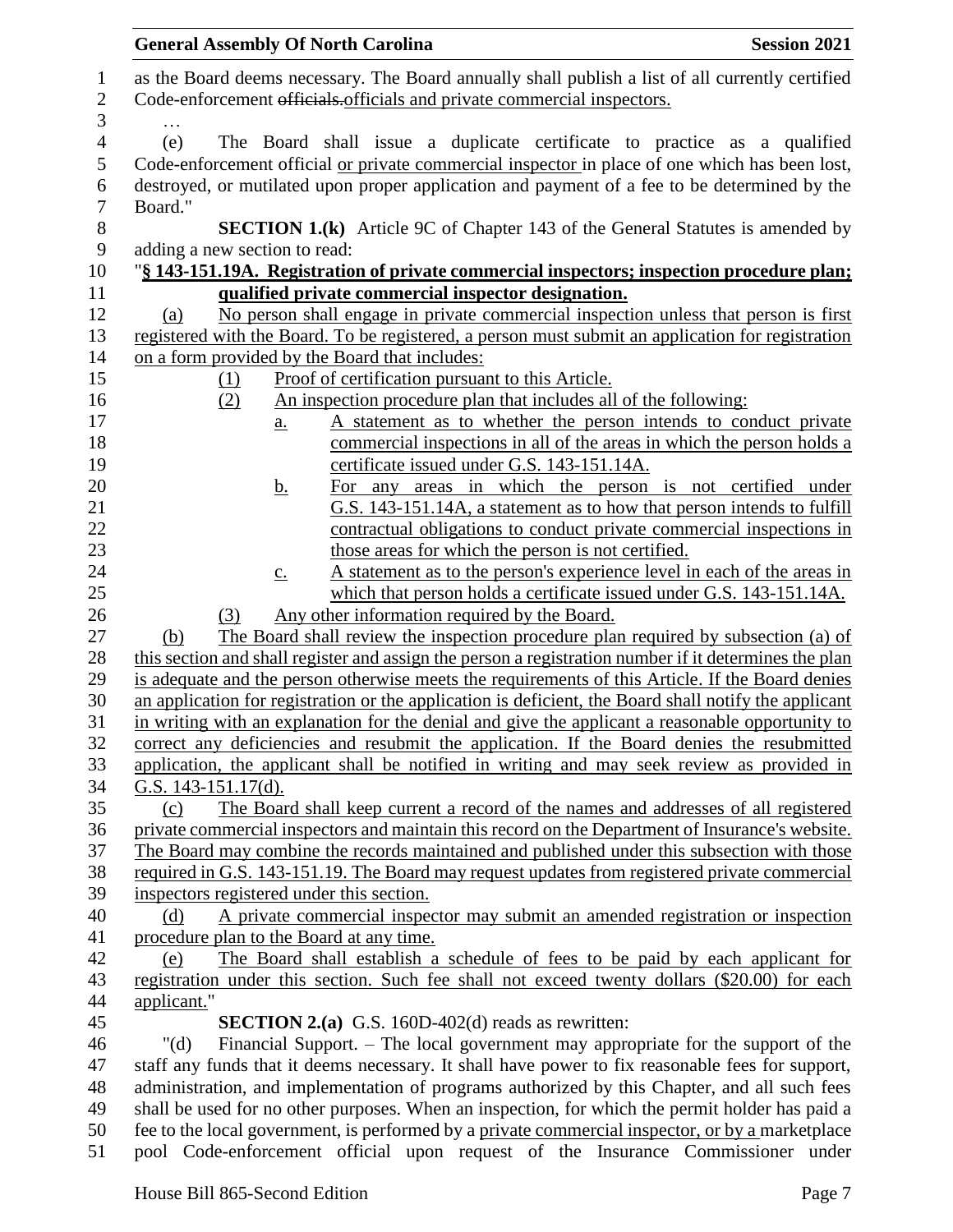|                                 | <b>General Assembly Of North Carolina</b>                                                                                                                                                                                                                                                     | <b>Session 2021</b> |  |  |  |  |
|---------------------------------|-----------------------------------------------------------------------------------------------------------------------------------------------------------------------------------------------------------------------------------------------------------------------------------------------|---------------------|--|--|--|--|
| $\mathbf{1}$<br>$\sqrt{2}$<br>3 | G.S. 143-151.12(9)a., the local government shall promptly return to the permit holder the fee<br>collected by the local government for such-that inspection. This subsection applies to the<br>following types of inspection: plumbing, electrical systems, general building restrictions and |                     |  |  |  |  |
| $\overline{4}$                  | regulations, heating and air-conditioning, and the general construction of buildings."                                                                                                                                                                                                        |                     |  |  |  |  |
| 5                               | <b>SECTION 2.(b)</b> G.S. 160D-403 reads as rewritten:                                                                                                                                                                                                                                        |                     |  |  |  |  |
| 6                               | "§ 160D-403. Administrative development approvals and determinations.                                                                                                                                                                                                                         |                     |  |  |  |  |
| 7                               |                                                                                                                                                                                                                                                                                               |                     |  |  |  |  |
| $8\,$<br>9                      | Inspections. – Administrative staff may inspect work undertaken pursuant to a<br>(e)<br>development approval to assure that the work is being done in accordance with applicable State                                                                                                        |                     |  |  |  |  |
| 10                              | and local laws and of the terms of the approval. In exercising this power, staff are authorized to                                                                                                                                                                                            |                     |  |  |  |  |
| 11                              | enter any premises within the jurisdiction of the local government at all reasonable hours for the                                                                                                                                                                                            |                     |  |  |  |  |
| 12                              | purposes of inspection or other enforcement action, upon presentation of proper credentials;                                                                                                                                                                                                  |                     |  |  |  |  |
| 13                              | provided, however, that the appropriate consent has been given for inspection of areas not open                                                                                                                                                                                               |                     |  |  |  |  |
| 14                              | to the public or that an appropriate inspection warrant has been secured. This subsection shall not                                                                                                                                                                                           |                     |  |  |  |  |
| 15                              | apply to work for which a holder has elected to utilize private commercial inspections for                                                                                                                                                                                                    |                     |  |  |  |  |
| 16                              | inspection of commercial buildings and structures for compliance with the North Carolina State                                                                                                                                                                                                |                     |  |  |  |  |
| 17                              | Building Code pursuant to Article 11 of this Chapter.                                                                                                                                                                                                                                         |                     |  |  |  |  |
| 18                              |                                                                                                                                                                                                                                                                                               |                     |  |  |  |  |
| 19                              | Certificate of Occupancy. $- A$ local government may, upon completion of work or<br>(g)                                                                                                                                                                                                       |                     |  |  |  |  |
| 20                              | activity undertaken pursuant to a development approval, make final inspections and issue a                                                                                                                                                                                                    |                     |  |  |  |  |
| 21                              | certificate of compliance or occupancy if staff finds that the completed work complies with all                                                                                                                                                                                               |                     |  |  |  |  |
| 22                              | applicable State and local laws and with the terms of the approval. Except as provided in                                                                                                                                                                                                     |                     |  |  |  |  |
| 23                              | G.S. 160D-1105.2, a local government shall not conduct final inspections of work or activity on                                                                                                                                                                                               |                     |  |  |  |  |
| 24                              | commercial buildings or structures for projects under G.S. 160D-1105.1. No building, structure,                                                                                                                                                                                               |                     |  |  |  |  |
| 25                              | or use of land that is subject to a building permit required by Article 11 of this Chapter shall be                                                                                                                                                                                           |                     |  |  |  |  |
| 26<br>27                        | occupied or used until a certificate of occupancy or temporary certificate pursuant to<br>G.S. 160D-1114-G.S. 160D-1116 has been issued.                                                                                                                                                      |                     |  |  |  |  |
| 28                              | $\ldots$ "                                                                                                                                                                                                                                                                                    |                     |  |  |  |  |
| 29                              | <b>SECTION 3.(a)</b> G.S. 160D-1101 reads as rewritten:                                                                                                                                                                                                                                       |                     |  |  |  |  |
| 30                              | "§ 160D-1101. Definitions.                                                                                                                                                                                                                                                                    |                     |  |  |  |  |
| 31                              | As used in this Article, the following terms shall have their ordinary meaning and shall also                                                                                                                                                                                                 |                     |  |  |  |  |
| 32                              | be read to include the following:                                                                                                                                                                                                                                                             |                     |  |  |  |  |
| 33                              |                                                                                                                                                                                                                                                                                               |                     |  |  |  |  |
| 34                              | Private commercial inspection. – Shall have the same meaning as in<br>(3a)                                                                                                                                                                                                                    |                     |  |  |  |  |
| 35                              | G.S. 143-151.8(a)(4a).                                                                                                                                                                                                                                                                        |                     |  |  |  |  |
| 36                              | Private commercial inspector. $-$ Shall have the same meaning as in<br>(3b)                                                                                                                                                                                                                   |                     |  |  |  |  |
| 37                              | G.S. $143-151.8(a)(4b)$ .                                                                                                                                                                                                                                                                     |                     |  |  |  |  |
| 38                              | $\ldots$ "                                                                                                                                                                                                                                                                                    |                     |  |  |  |  |
| 39                              | <b>SECTION 3.(b)</b> G.S. 160D-1102 reads as rewritten:                                                                                                                                                                                                                                       |                     |  |  |  |  |
| 40                              | "§ 160D-1102. Building code administration.                                                                                                                                                                                                                                                   |                     |  |  |  |  |
| 41                              | A local government may create an inspection department and may appoint inspectors<br>(a)                                                                                                                                                                                                      |                     |  |  |  |  |
| 42                              | who may be given appropriate titles, such as building inspector, electrical inspector, plumbing                                                                                                                                                                                               |                     |  |  |  |  |
| 43                              | inspector, housing inspector, zoning inspector, heating and air-conditioning inspector, fire                                                                                                                                                                                                  |                     |  |  |  |  |
| 44                              | prevention inspector, or deputy or assistant inspector, or such other titles as may be generally                                                                                                                                                                                              |                     |  |  |  |  |
| 45                              | descriptive of the duties assigned. Every local government shall perform the duties and                                                                                                                                                                                                       |                     |  |  |  |  |
| 46                              | responsibilities set forth in G.S. 160D-1105 G.S. 160D-1104 either by (i) creating its own                                                                                                                                                                                                    |                     |  |  |  |  |
| 47                              | inspection department, (ii) creating a joint inspection department in cooperation with one or more                                                                                                                                                                                            |                     |  |  |  |  |
| 48                              | other units of local government, pursuant to G.S. 160D-1105 or Part 1 of Article 20 of Chapter                                                                                                                                                                                                |                     |  |  |  |  |
| 49                              | 160A of the General Statutes, (iii) contracting with another unit of local government for the                                                                                                                                                                                                 |                     |  |  |  |  |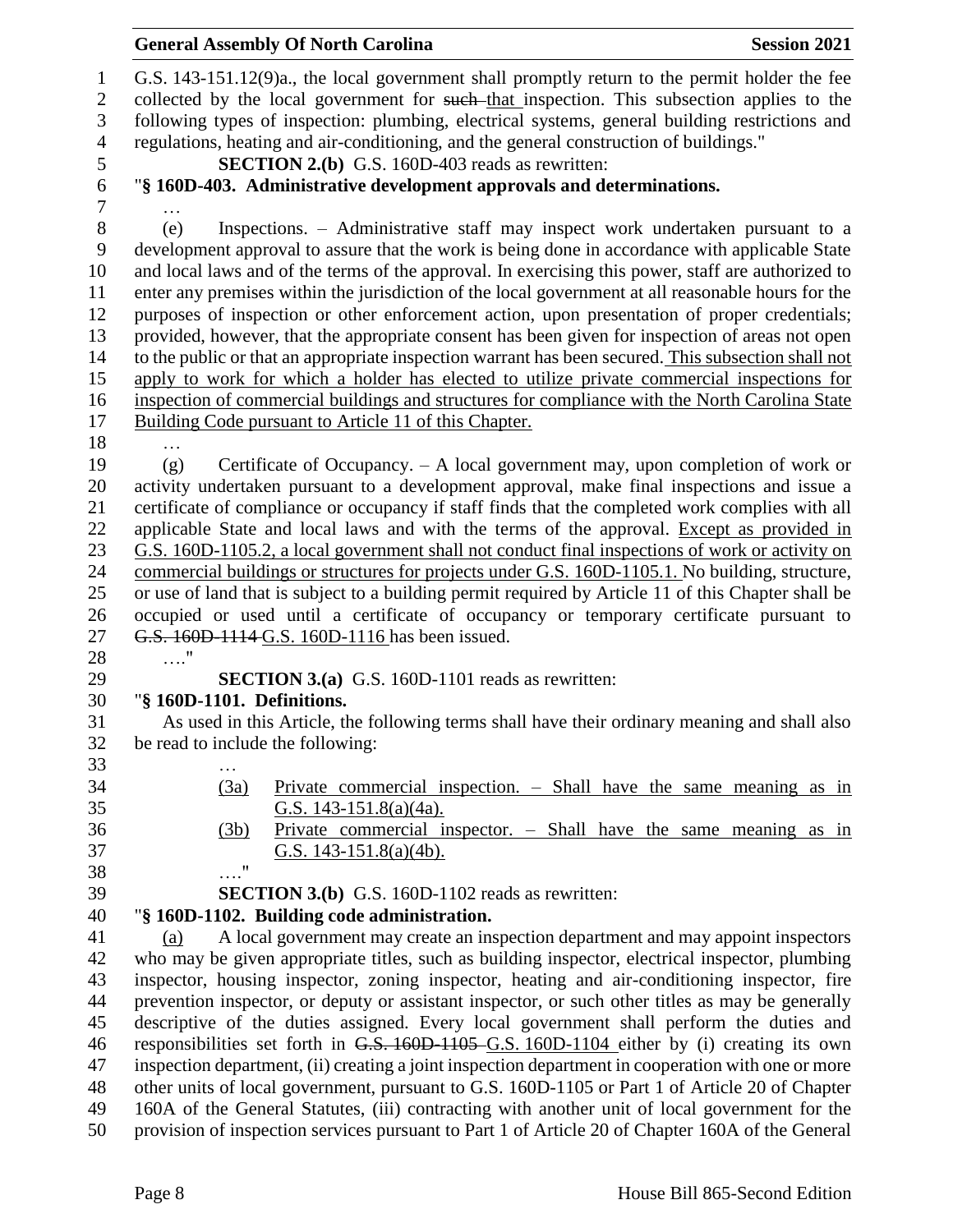Statutes, or (iv) arranging for the county in which a city is located to perform inspection services within the city's jurisdiction as authorized by G.S. 160D-1105 and G.S. 160D-202. (b) In the event that any local government fails to provide inspection services or ceases to provide such services, the Commissioner of Insurance shall arrange for the provision of such services, either through personnel employed by the department or through an arrangement with other units of government. In either event, the Commissioner shall have and may exercise within the local government's planning and development regulation jurisdiction all powers made available to the governing board with respect to building inspection under this Article and Part 1 of Article 20 of Chapter 160A of the General Statutes. Whenever the Commissioner has intervened in this manner, the local government may assume provision of inspection services only after giving the Commissioner two years' written notice of its intention to do so; provided, however, that the Commissioner may waive this requirement or permit assumption at an earlier date upon finding that such earlier assumption will not unduly interfere with arrangements made for the provision of those services. (c) No local government shall adopt or enforce any ordinance prohibiting private commercial inspections by private commercial inspectors nor shall the Commissioner of 17 Insurance prohibit private commercial inspections by private commercial inspectors when the Department of Insurance has intervened pursuant to subsection (b) of this section." **SECTION 3.(c)** Article 11 of Chapter 160D of the General Statutes is amended by adding a new section to read: "**§ 160D-1103.1. Qualifications of private commercial inspectors.** No private commercial inspections shall be conducted except by private commercial inspectors qualified under Article 9C of Chapter 143 of the General Statutes." **SECTION 3.(d)** G.S. 160D-1104(b) reads as rewritten: "**§ 160D-1104. Duties and responsibilities.** … (b) The duties and responsibilities set forth in subsection (a) of this section include the receipt of applications for permits and the issuance or denial of permits, the making of any 29 necessary inspections in a timely manner, manner except those inspections made by a private 30 commercial inspector, the issuance or denial of certificates of compliance, compliance other than those certificates of compliance with the State Building Code issued or denied by a private commercial inspector, the issuance of orders to correct violations, the bringing of judicial actions against actual or threatened violations, the keeping of adequate records, and any other actions that may be required in order adequately to enforce those laws. The governing board has the authority to enact reasonable and appropriate provisions governing the enforcement of those laws." **SECTION 3.(e)** G.S. 160D-1105 reads as rewritten: "**§ 160D-1105. Other arrangements for inspections.** (a) A local government may contract with an individual who is not a local government employee but who holds one of the applicable certificates as provided in G.S. 160D-1103 or with the employer of an individual who holds one of the applicable certificates as provided in G.S. 160D-1103. (b) Notwithstanding any other provision of this Article, a local government may contract with a private commercial inspector certified and registered under Article 9C of Chapter 143 of the General Statutes to conduct inspections under this Article. (c) A permit holder may contract with a private commercial inspector to conduct private commercial inspections, as provided in G.S. 160D-1105.1, of commercial buildings and structures for compliance with the State Building Code." **SECTION 3.(f)** Article 11 of Chapter 160D of the General Statutes is amended by adding a new section to read:

"**§ 160D-1105.1. Private commercial inspection authorized; exceptions.**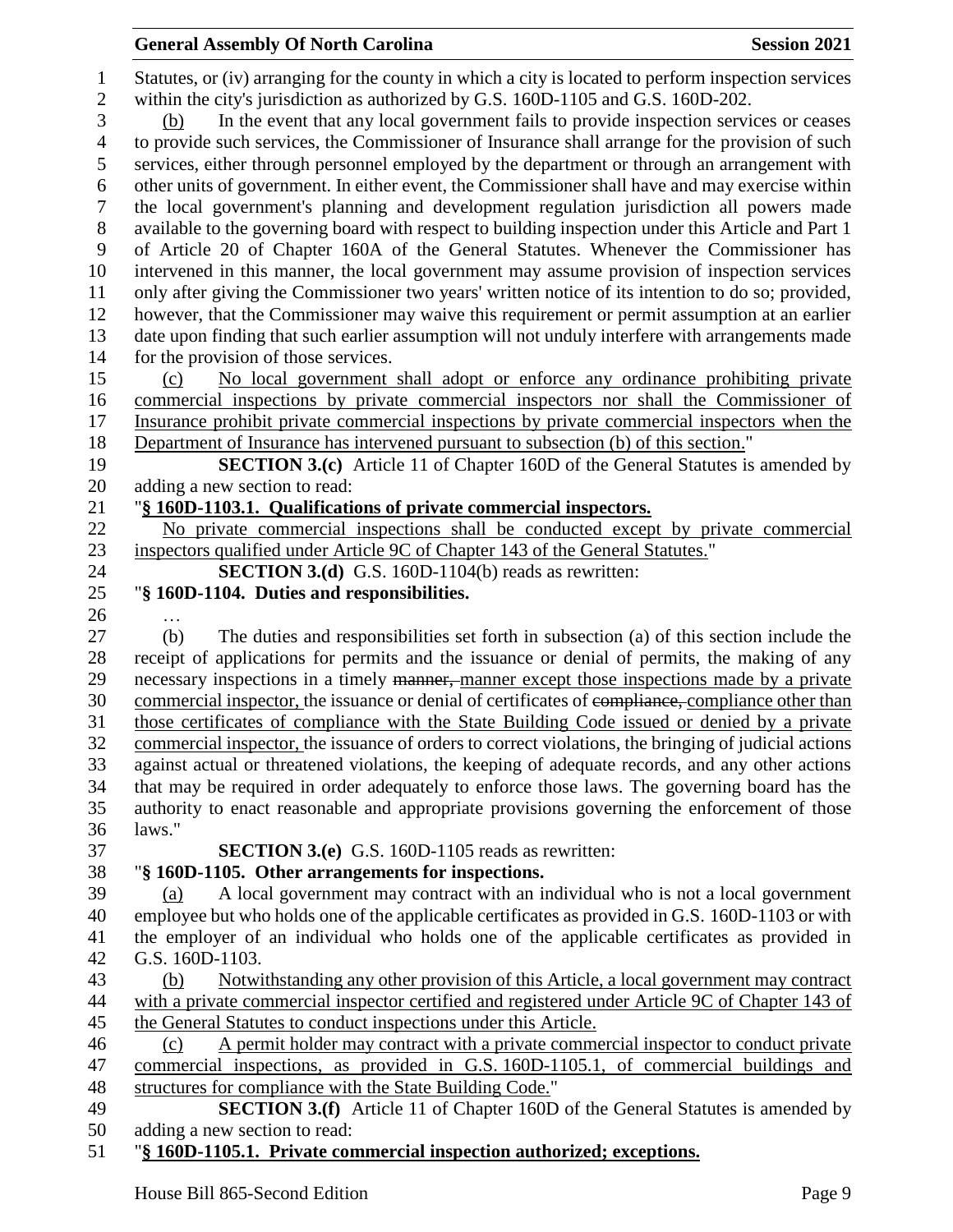|                |                                                                                                |          |                   | <b>General Assembly Of North Carolina</b>                                                        | <b>Session 2021</b>            |  |
|----------------|------------------------------------------------------------------------------------------------|----------|-------------------|--------------------------------------------------------------------------------------------------|--------------------------------|--|
| 1              | (a)                                                                                            |          |                   | Notwithstanding the requirements of this Article and except as provided in subsection            |                                |  |
| $\sqrt{2}$     | (d) of this section, a local government and the Commissioner of Insurance, when the Department |          |                   |                                                                                                  |                                |  |
| 3              | of Insurance has intervened pursuant to G.S. 160D-1102(b), shall accept and approve, without   |          |                   |                                                                                                  |                                |  |
| $\overline{4}$ |                                                                                                |          |                   | further responsibility to inspect, a signed inspection report evidencing the inspection of a     |                                |  |
| $\mathfrak{S}$ |                                                                                                |          |                   | commercial building or structure by a private commercial inspector provided all of the following |                                |  |
| $\sqrt{6}$     | <u>apply:</u>                                                                                  |          |                   |                                                                                                  |                                |  |
| $\overline{7}$ |                                                                                                | (1)      |                   | The private commercial inspection is limited to inspection for compliance                        |                                |  |
| $\,8\,$        |                                                                                                |          |                   | with the State Building Code.                                                                    |                                |  |
| 9              |                                                                                                | (2)      |                   | The private commercial inspector submitting the signed inspection report is                      |                                |  |
| 10             |                                                                                                |          |                   | the same as designated on the permit application or permit amendment under                       |                                |  |
| 11             |                                                                                                |          |                   | G.S. 160D-1110(c1), and the report contains the registration number assigned                     |                                |  |
| 12             |                                                                                                |          |                   | that inspector under G.S. 143-151.19A(b).                                                        |                                |  |
| 13             |                                                                                                | (3)      |                   | The private commercial inspector conducting the inspection, or any inspector                     |                                |  |
| 14             |                                                                                                |          |                   | under contract with the private commercial inspector to conduct private                          |                                |  |
| 15             |                                                                                                |          |                   | commercial inspections for the project, is qualified under the provisions of                     |                                |  |
| 16             |                                                                                                |          |                   | Article 9C of Chapter 143 of the General Statutes to conduct that private                        |                                |  |
| 17             |                                                                                                |          |                   | commercial inspection at the time of the inspection.                                             |                                |  |
| 18             |                                                                                                | $\Delta$ |                   | The private commercial inspector conducting the inspection, if other than the                    |                                |  |
| 19             |                                                                                                |          |                   | private commercial inspector submitting the inspection report in subdivision                     |                                |  |
| 20             |                                                                                                |          |                   | $(a)(1)$ of this section, is employed by or under contract to the private                        |                                |  |
| 21             |                                                                                                |          |                   | commercial inspector submitting the report.                                                      |                                |  |
| 22             |                                                                                                | (5)      |                   | The private commercial inspector provides the local government or the                            |                                |  |
| 23             |                                                                                                |          |                   | Commissioner of Insurance, as applicable, with a copy of each signed                             |                                |  |
| 24             |                                                                                                |          |                   | inspection report. The signed inspection report shall be provided by electronic                  |                                |  |
| 25             |                                                                                                |          |                   | or physical delivery, and its receipt shall be promptly acknowledged by the                      |                                |  |
| $26\,$         |                                                                                                |          |                   | local government or the Commissioner of Insurance, as applicable, through                        |                                |  |
| 27             |                                                                                                |          |                   | reciprocal means.                                                                                |                                |  |
| 28             |                                                                                                | (6)      |                   | Compliance with G.S. 160D-1105.3 through proof of either of the following:                       |                                |  |
| 29             |                                                                                                |          | <u>a.</u>         | A payment bond executed in favor of the local government.                                        |                                |  |
| 30             |                                                                                                |          | <u>b.</u>         | Issuance coverage issued by a company approved                                                   | $\mathbf{b} \mathbf{v}$<br>the |  |
| 31             |                                                                                                |          |                   | Commissioner of Insurance.                                                                       |                                |  |
| 32             |                                                                                                | (7)      |                   | The permit holder and private commercial inspector execute a written contract                    |                                |  |
| 33             |                                                                                                |          |                   | that shall include, at a minimum, all of the following:                                          |                                |  |
| 34             |                                                                                                |          | $\underline{a}$ . | requirement that the private commercial inspector will be                                        |                                |  |
| 35             |                                                                                                |          |                   | responsible for all required inspections on the commercial building or                           |                                |  |
| 36             |                                                                                                |          |                   | structure for compliance with the State Building Code.                                           |                                |  |
| 37             |                                                                                                |          | <u>b.</u>         | The specific types of inspections to be conducted by the private                                 |                                |  |
| 38             |                                                                                                |          |                   | commercial inspector or certified employees of the private commercial                            |                                |  |
| 39             |                                                                                                |          |                   | inspector.                                                                                       |                                |  |
| 40             |                                                                                                |          | $\underline{C}$ . | The specific types of inspections, if any, to be conducted by those                              |                                |  |
| 41             |                                                                                                |          |                   | under contract with the private commercial inspector.                                            |                                |  |
| 42             |                                                                                                |          | <u>d.</u>         | The reinspection process, including inspector compensation, when an                              |                                |  |
| 43             |                                                                                                |          |                   | inspection demonstrates noncompliance with the State Building Code.                              |                                |  |
| 44             |                                                                                                |          | e.                | The process, including private commercial inspector compensation, to                             |                                |  |
| 45             |                                                                                                |          |                   | additional inspections required due to<br>deliver                                                | unforeseen                     |  |
| 46             |                                                                                                |          |                   | circumstances, changes to orders, changes to the State Building Code,                            |                                |  |
| 47             |                                                                                                |          |                   | or any other event or occurrence necessitating additional inspections.                           |                                |  |
| 48             |                                                                                                |          | f.                | The principal private commercial inspector for the project.                                      |                                |  |
| 49             | (b)                                                                                            |          |                   | Upon issuing an inspection report receipt as required under subdivision $(a)(5)$ of this         |                                |  |
| 50             |                                                                                                |          |                   | section, the local government or Commissioner of Insurance, its inspection departments, and its  |                                |  |
| 51             |                                                                                                |          |                   | inspectors shall be discharged and released from any liabilities, duties, and responsibilities   |                                |  |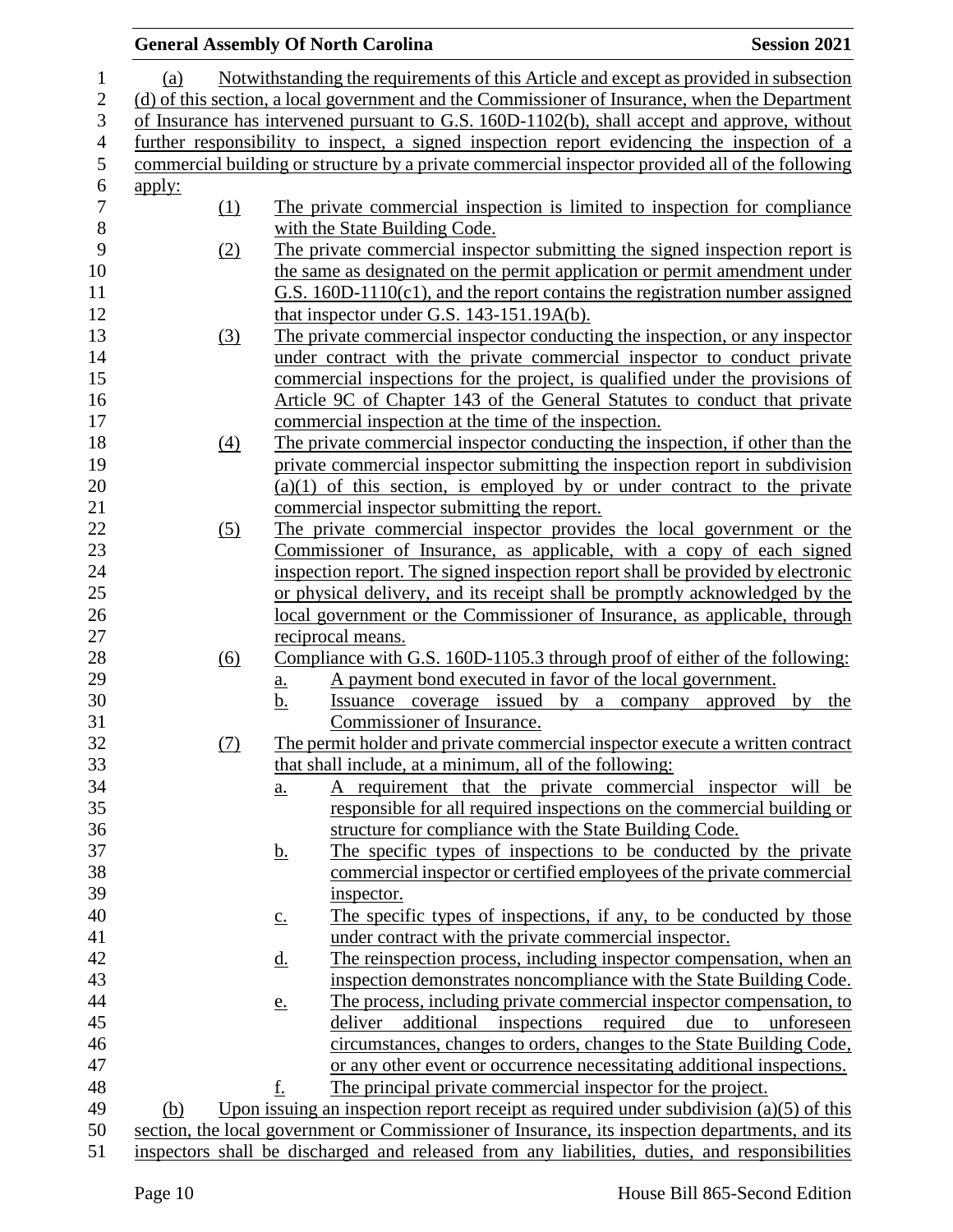|                | <b>Session 2021</b><br><b>General Assembly Of North Carolina</b>                                      |
|----------------|-------------------------------------------------------------------------------------------------------|
| $\mathbf 1$    | imposed by this Article with respect to or in common law from any claim arising out of or             |
| $\overline{2}$ | attributed to the inspection for which the inspection report was submitted pursuant to this section.  |
| 3              | The inspection report required by this section shall be on the form developed by the<br>(c)           |
| $\overline{4}$ | North Carolina Code Officials Qualification Board in the Department of Insurance under                |
| 5              | G.S. 160D-1105.5.                                                                                     |
| 6              | The provisions of this section shall not apply to final fire inspections under<br>(d)                 |
| $\overline{7}$ | G.S. 160D-1105.2."                                                                                    |
| $8\,$          | <b>SECTION 3.(g)</b> Article 11 of Chapter 160D of the General Statutes is amended by                 |
| 9              | adding a new section to read:                                                                         |
| 10             | "§ 160D-1105.2. Final fire inspections.                                                               |
| 11             | Notwithstanding any other provision of this Article, private commercial inspectors shall have         |
| 12             | no authority to conduct final fire inspections required by the State Building Code. The local         |
| 13             | government that issued the building permit shall perform the duty and responsibility of               |
| 14             | conducting the final fire inspection."                                                                |
| 15             | <b>SECTION 3.(h)</b> Article 11 of Chapter 160D of the General Statutes is amended by                 |
| 16             | adding a new section to read:                                                                         |
| 17             | "§ 160D-1105.3. Private commercial inspection payment bond; insurance alternative.                    |
| 18             | Prior to issuing or amending a building permit in which the applicant indicates an<br>(a)             |
| 19             | intent to use a private commercial inspector, the local government shall require the applicant to     |
| 20             | provide a payment bond or proof of insurance coverage in the amount of one hundred twenty-five        |
| 21             | percent (125%) of the local government's estimated cost to inspect the entire project itself. The     |
| 22             | purpose of the payment bond or insurance coverage is to provide a means of compensating the           |
| 23             | local government for the costs of any inspections it must conduct under subsection (b) of this        |
| 24             | section. The payment bond or insurance policy shall be executed in favor of the local government      |
| 25             | by one or more surety companies legally authorized to do business in the State of North Carolina      |
| 26             | and shall become effective upon the issuance of the building permit. A copy of any insurance          |
| 27             | policy used to satisfy this section shall be provided to the Commissioner of Insurance.               |
| 28             | If for any reason a private commercial inspector ceases inspecting or otherwise<br>(b)                |
| 29             | abandons a project, the local government issuing the permit shall, at the written request of the      |
| 30             | permit holder, be responsible for inspecting the project from the point in time of the last private   |
| 31             | commercial inspection.                                                                                |
| 32             | Local governments required to begin inspecting commercial projects under<br>(c)                       |
| 33             | subsection (b) of this section may claim against the payment bond for the costs of inspecting the     |
| 34             | project or may seek payment from the permit holder for whom the local government conducted            |
| 35             | the inspections."                                                                                     |
| 36             | <b>SECTION 3.(i)</b> Article 11 of Chapter 160D of the General Statutes is amended by                 |
| 37             | adding a new section to read:                                                                         |
| 38             | "§ 160D-1105.4. Limited immunity of private commercial inspectors.                                    |
| 39             | Private commercial inspectors shall be immune from suit and liability for any claim for               |
| 40             | damage to or loss of property or personal injury or other civil liability caused by or arising out of |
| 41             | any actual or alleged act, error, or omission from a private commercial inspection or issuance of     |
| 42             | a certificate of compliance with the State Building Code unless the damage, loss, injury, or other    |
| 43             | liability was caused by the intentional or willful and wanton misconduct of the private               |
| 44             | commercial inspector."                                                                                |
| 45             | <b>SECTION 3.(j)</b> Article 11 of Chapter 160D of the General Statutes is amended by                 |
| 46             | adding a new section to read:                                                                         |
| 47             | "§ 160D-1105.5. Uniform forms for private commercial inspection.                                      |
| 48             | The North Carolina Code Officials Qualification Board in the Department of<br>(a)                     |
| 49             | Insurance shall develop the following uniform forms used for private commercial inspections:          |
| 50             | Inspection reports required under G.S. $160D-1105.1(a)$ that are specific to the<br>(1)               |
| 51             | type of inspection being conducted.                                                                   |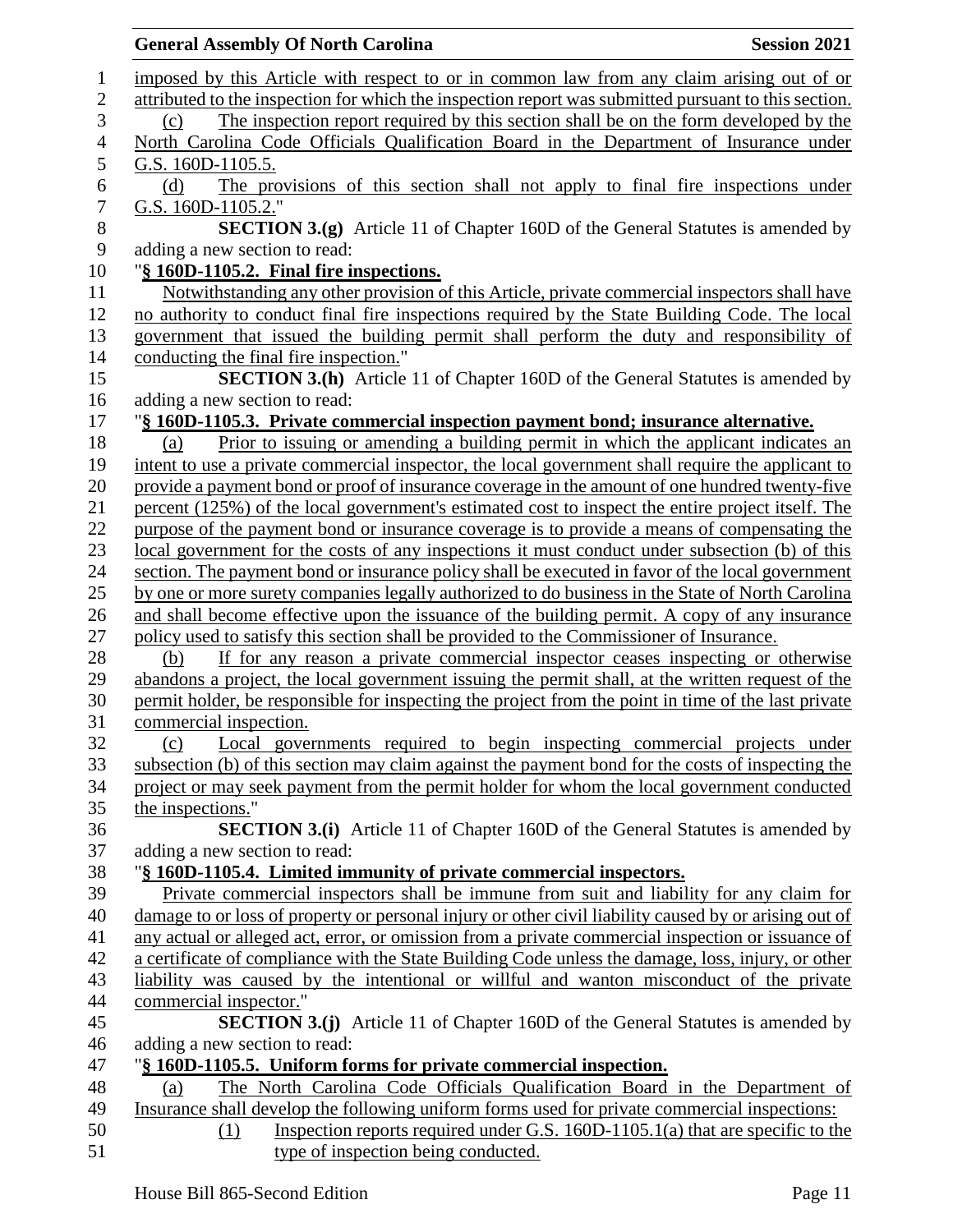|             | <b>General Assembly Of North Carolina</b>                                                          | <b>Session 2021</b> |
|-------------|----------------------------------------------------------------------------------------------------|---------------------|
|             | Notice of intent to use a private commercial inspector that contains the<br>(2)                    |                     |
|             | information required under G.S. $160D-1110(c1)$ .                                                  |                     |
|             | Certificate of compliance with the State<br>(3)                                                    | Building Code under |
|             | G.S. 160D-1116.                                                                                    |                     |
| (b)         | No local government may require information on the forms developed under this                      |                     |
|             | section other than that contained on the form."                                                    |                     |
|             | <b>SECTION 3.(k)</b> G.S. 160D-1109 reads as rewritten:                                            |                     |
|             | "§ 160D-1109. Failure to perform duties.                                                           |                     |
|             |                                                                                                    |                     |
| (c)         | A member of the inspection department shall not be in violation of this section when               |                     |
|             | the local government, its inspection department, or one of the inspectors issues an inspection     |                     |
|             | report receipt for or accepts an inspection report evidencing compliance with the applicable North |                     |
|             | Carolina State Building Code from a private commercial inspector in accordance with this           |                     |
| Article."   |                                                                                                    |                     |
|             | <b>SECTION 3.(I)</b> G.S. 160D-1110 reads as rewritten:                                            |                     |
|             | "§ 160D-1110. Building permits.                                                                    |                     |
| .           |                                                                                                    |                     |
| (c1)        | Applicants for a building permit or permit amendment under this section who opt to                 |                     |
|             | use a private commercial inspector to conduct inspections to determine compliance with the State   |                     |
|             | Building Code shall attach as an addendum to their permit application or amendment a notice of     |                     |
|             | intent to use a private commercial inspector on the project. The notice of intent must contain the |                     |
|             | private commercial inspector's contact information, including name, physical and mailing           |                     |
|             | address, email address, telephone number, and the registration number assigned to that inspector   |                     |
|             | under G.S. 143-151.19A(b). The local government permit fee schedule for projects to be             |                     |
|             | inspected by private commercial inspectors shall be reduced by eighty percent (80%), and the       |                     |
|             | remaining twenty percent (20%) may be retained by the local government as an administrative        |                     |
|             | cost. The notice of intent shall be on the form developed by the North Carolina Code Officials     |                     |
|             | Qualification Board in the Department of Insurance under G.S. 160D-1105.5.                         |                     |
| (c2)        | Except for the final fire inspection as provided in G.S. 160D-1105.2, a local                      |                     |
|             | government issuing a building permit for projects to be inspected by private commercial            |                     |
|             | inspectors shall not conduct inspections on the project for compliance with the State Building     |                     |
|             | Code or otherwise interfere, directly or indirectly, with the private commercial inspection        |                     |
|             | process. The local government issuing the permit shall conduct the inspections on the project      |                     |
|             | necessary to determine compliance with any local law applicable to the construction of             |                     |
|             | commercial buildings or structures.                                                                |                     |
| $\ldots$ "  |                                                                                                    |                     |
|             | <b>SECTION 3.(m)</b> G.S. 160D-1112 reads as rewritten:                                            |                     |
|             | "§ 160D-1112. Changes in work-work or permit.                                                      |                     |
|             | After a building permit has been issued, no changes or deviations from the terms of the            |                     |
|             | application, plans and specifications, or the permit, except where changes or deviations are       |                     |
|             | clearly permissible under the State Building Code, shall be made until specific written approval   |                     |
|             | of proposed changes or deviations has been obtained from the inspection department. A building     |                     |
|             | permit shall be amended to designate the use of or changes in the designated private commercial    |                     |
|             |                                                                                                    |                     |
| inspector." |                                                                                                    |                     |
|             | <b>SECTION 3.(n)</b> G.S. 160D-1116 reads as rewritten:                                            |                     |
|             | "§ 160D-1116. Certificates of compliance; 60-day notice; temporary certificates of                 |                     |
|             | occupancy.                                                                                         |                     |
| (a)         | At the conclusion of all work done under a building permit, the appropriate inspector              |                     |
|             | inspector, including a private commercial inspector, if applicable, shall make a final inspection, |                     |
|             | and, if the completed work complies with all applicable State and local laws and with the terms    |                     |
|             | of the permit, the inspector-shall issue a certificate of compliance. compliance provided that     |                     |